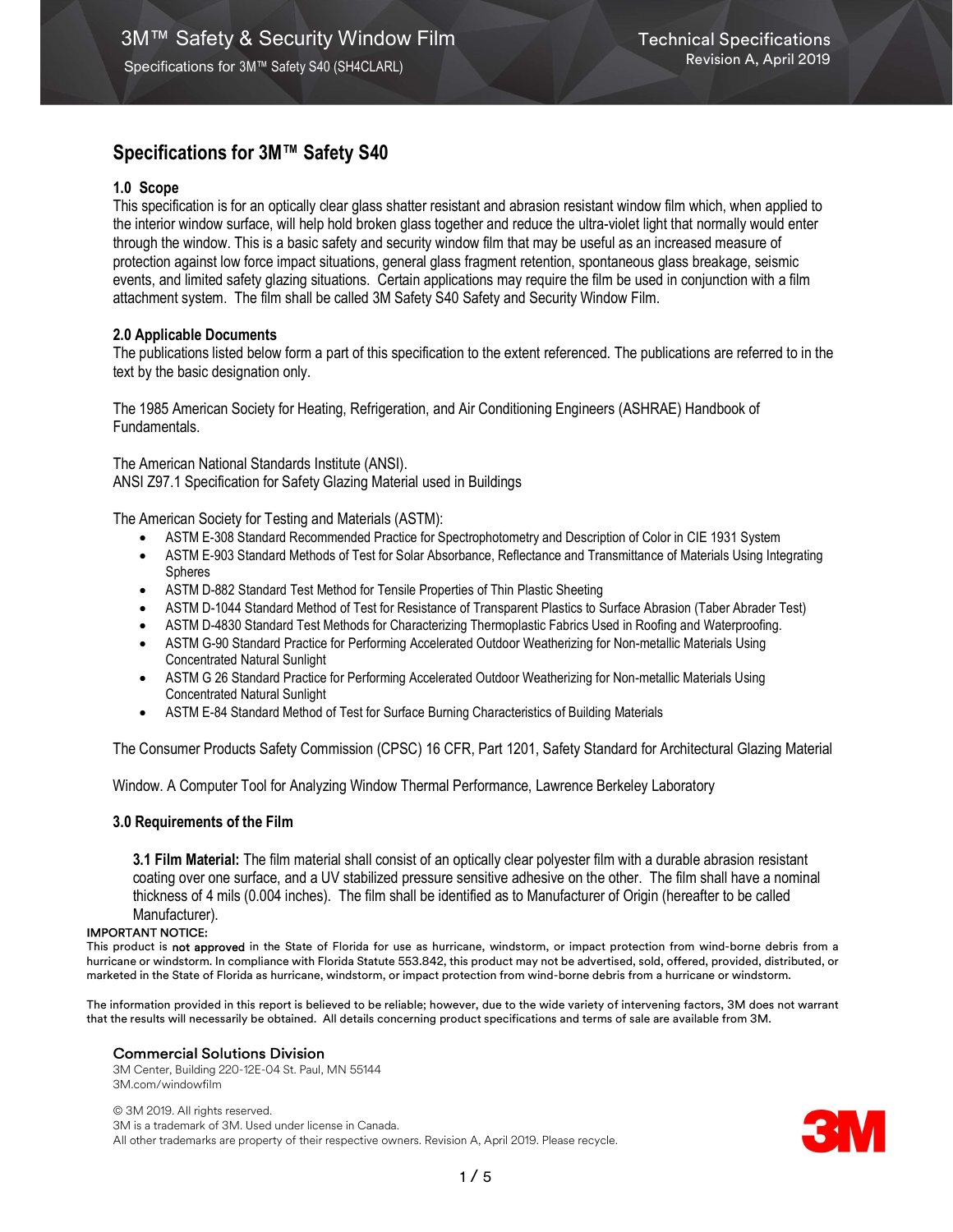Specifications for 3M™ Safety S40 (SH4CLARL)

## 3.2 Film Properties, with coatings (nominal):

- a) Tensile Strength (ASTM D882): 25,000 psi
- b) Break Strength (ASTM D882): 25,000 psi (100 lbs per inch width)
- c) Elongation: >125%
- d) Percent Elongation at Yield (ASTM D882): greater than 100%

## 3.3 Solar Performance Properties: film applied to ¼" thick clear glass

- a) Visible Light Transmission (ASTM E 903): 87%
- b) Ultraviolet Transmission (ASTM E 903): less than 1% (300 380 nm)
- c) Visible Reflection: not more than 10%
- d) Solar Heat Gain Coefficient: 0.82

3.4 Flammability: The Manufacturer shall provide independent test data showing that the window film shall meet the requirements of a Class A Interior Finish for Building Materials for both Flame Spread Index and Smoked Development Values per ASTM E-84.

3.5 Abrasion Resistance: The Manufacturer shall provide independent test data showing that the film shall have a surface coating that is resistant to abrasion such that, less than 5% increase of transmitted light haze will result in accordance with ASTM D-1044 using 50 cycles, 500 grams weight, and the CS10F Calibrase Wheel.

3.6 Adhesive System: The film shall be supplied with a high mass pressure sensitive weatherable acrylate adhesive applied uniformly over the surface opposite the abrasion resistant coated surface. The adhesive shall be pressure sensitive (not water activated) and physically bond (not chemically bond) to the glass. The adhesive shall be essentially optically flat and shall meet the following criteria:

a. Viewing the film from a distance of ten feet at angles up to 45 degrees from either side of the glass, the film itself shall not appear distorted.

b. It shall not be necessary to seal around the edges of the applied film system with a lacquer or other substance in order to prevent moisture or free water from penetrating under the film system.

3.7 Impact Resistance for Safety Glazing: The film, when applied to either side of the window glass, shall pass a 150 ftlb impact when tested according to 16 CFR CPSC Part 1201 (Category 1) and ANSI Z97.1 (Class B).

## 4.0 Requirements of the Authorized Dealer/Applicator (ADA)

4.1 The ADA shall provide documentation that the ADA is authorized by the Manufacturer of the window film to install said window film as per the Manufacturer's specifications and in accordance with specific requests as to be determined and agreed to by the customer.

4.2 Authorization of dealership may be verified through the company's 3M ID Number.

#### IMPORTANT NOTICE:

This product is not approved in the State of Florida for use as hurricane, windstorm, or impact protection from wind-borne debris from a hurricane or windstorm. In compliance with Florida Statute 553.842, this product may not be advertised, sold, offered, provided, distributed, or marketed in the State of Florida as hurricane, windstorm, or impact protection from wind-borne debris from a hurricane or windstorm.

The information provided in this report is believed to be reliable; however, due to the wide variety of intervening factors, 3M does not warrant that the results will necessarily be obtained. All details concerning product specifications and terms of sale are available from 3M.

#### Commercial Solutions Division

3M Center, Building 220-12E-04 St. Paul, MN 55144 3M.com/windowfilm

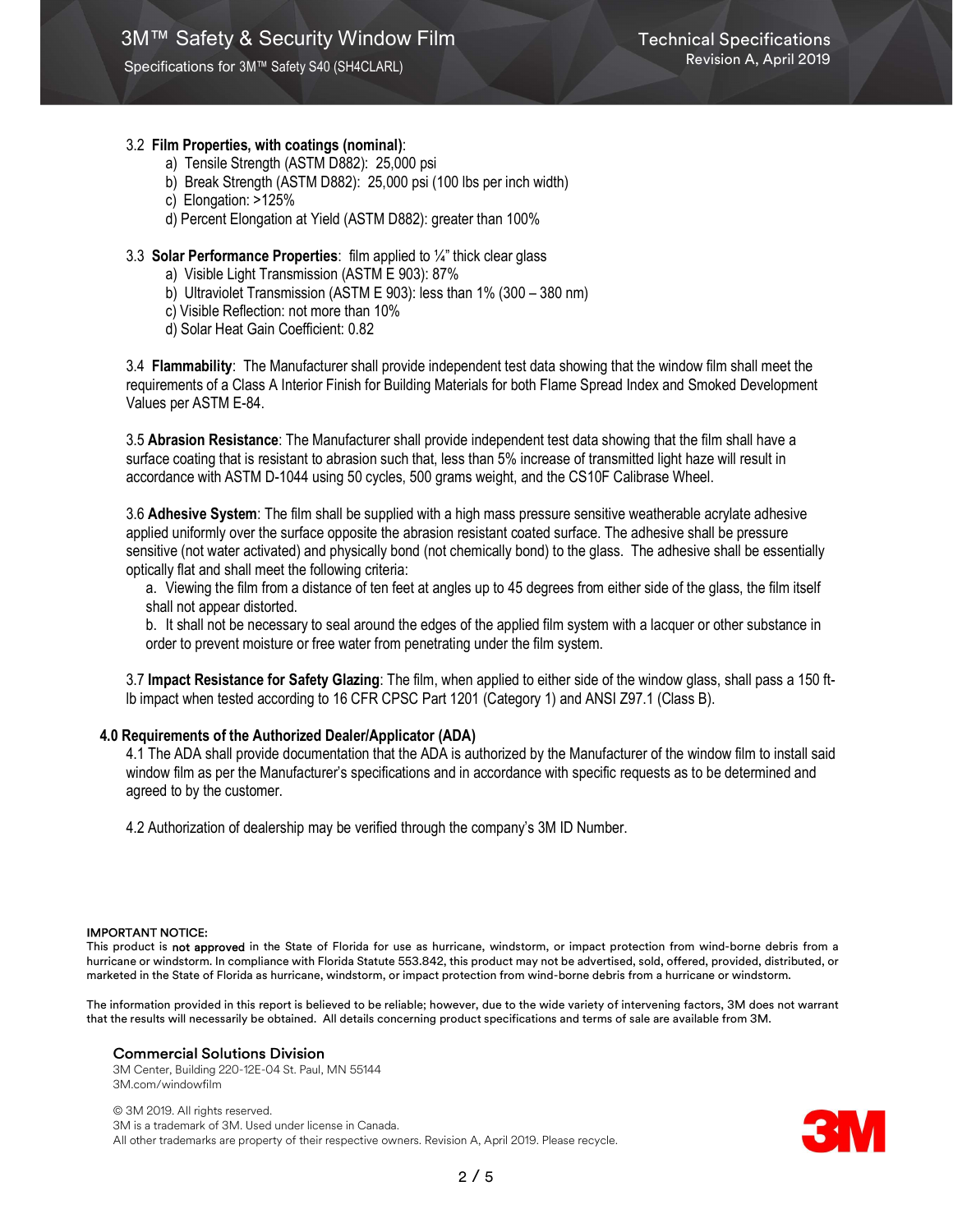Specifications for 3M™ Safety S40 (SH4CLARL)

4.3 The ADA will provide a commercial building reference list of ten (10) properties where the ADA has installed window film. This list will include the following information:

- \* Name of building
- \* The name and telephone number of a management contact
- \* Type of glass
- \* Type of film
- \* Amount of film installed
- \* Date of completion

## 5.0 Requirements of the Manufacturer

5.1 The Manufacturer will ensure proper quality control during production, shipping and inventory, clearly identify and label each film core with the product designation and run number.

5.2 Materials shall be manufactured by: 3M Commercial Solutions Division 3M Center, Building 280 St. Paul, MN 55144-1000

Purchased Through: Energy Products Distribution 9223 Harford Road Baltimore, MD 21234 1-800-537-3911 | info@epdwindowfilm.com

### 6.0 Application

6.1 Examination: Examine glass surfaces to receive new film and verify that they are free from defects and imperfections, which will affect the final appearance. Correct all such deficiencies before starting film application.

## 6.2 Preparation:

a. The window and window framing will be cleaned thoroughly with a neutral cleaning solution. The inside surface of the window glass shall be scraped with stainless steel razor blades with clean, sharp edges to ensure the removal of any foreign contaminants without damages the glass surface.

b. Drop cloths or other absorbent material shall be placed on the window sill or sash to absorb moisture accumulation generated by the film application.

6.3 Installation: The film shall be applied as to the specifications of the Manufacturer by an ADA.

a. Materials will be delivered to the job site with the manufacturer's labels intact and legible.

b. To minimize waste, the film will be cut to specification utilizing a vertical dispenser designed for that purpose. Film edges shall be cut neatly and square at a uniform distance of 1/8" (3 mm) to 1/16" (1.6 mm) of the window-sealing device.

c. Film shall be wet-applied using clean water and slip solution to facilitate positioning of the film onto glass.

d. To ensure efficient removal of excess water from the underside of the film and to maximize bonding of the pressure sensitive adhesive, polyplastic bladed squeegees shall be used.

e. Upon completion, the film may have a dimpled appearance from residual moisture. Said moisture shall, under reasonable weather conditions, dry flat with no moisture dimples within a period of 30 calendar days when viewed under normal viewing conditions.

f. After installation, any leftover material will be removed and the work area will be returned to original condition. Use all necessary means to protect the film before, during and after the installation.

#### IMPORTANT NOTICE:

This product is not approved in the State of Florida for use as hurricane, windstorm, or impact protection from wind-borne debris from a hurricane or windstorm. In compliance with Florida Statute 553.842, this product may not be advertised, sold, offered, provided, distributed, or marketed in the State of Florida as hurricane, windstorm, or impact protection from wind-borne debris from a hurricane or windstorm.

The information provided in this report is believed to be reliable; however, due to the wide variety of intervening factors, 3M does not warrant that the results will necessarily be obtained. All details concerning product specifications and terms of sale are available from 3M.

#### Commercial Solutions Division

3M Center, Building 220-12E-04 St. Paul, MN 55144 3M.com/windowfilm

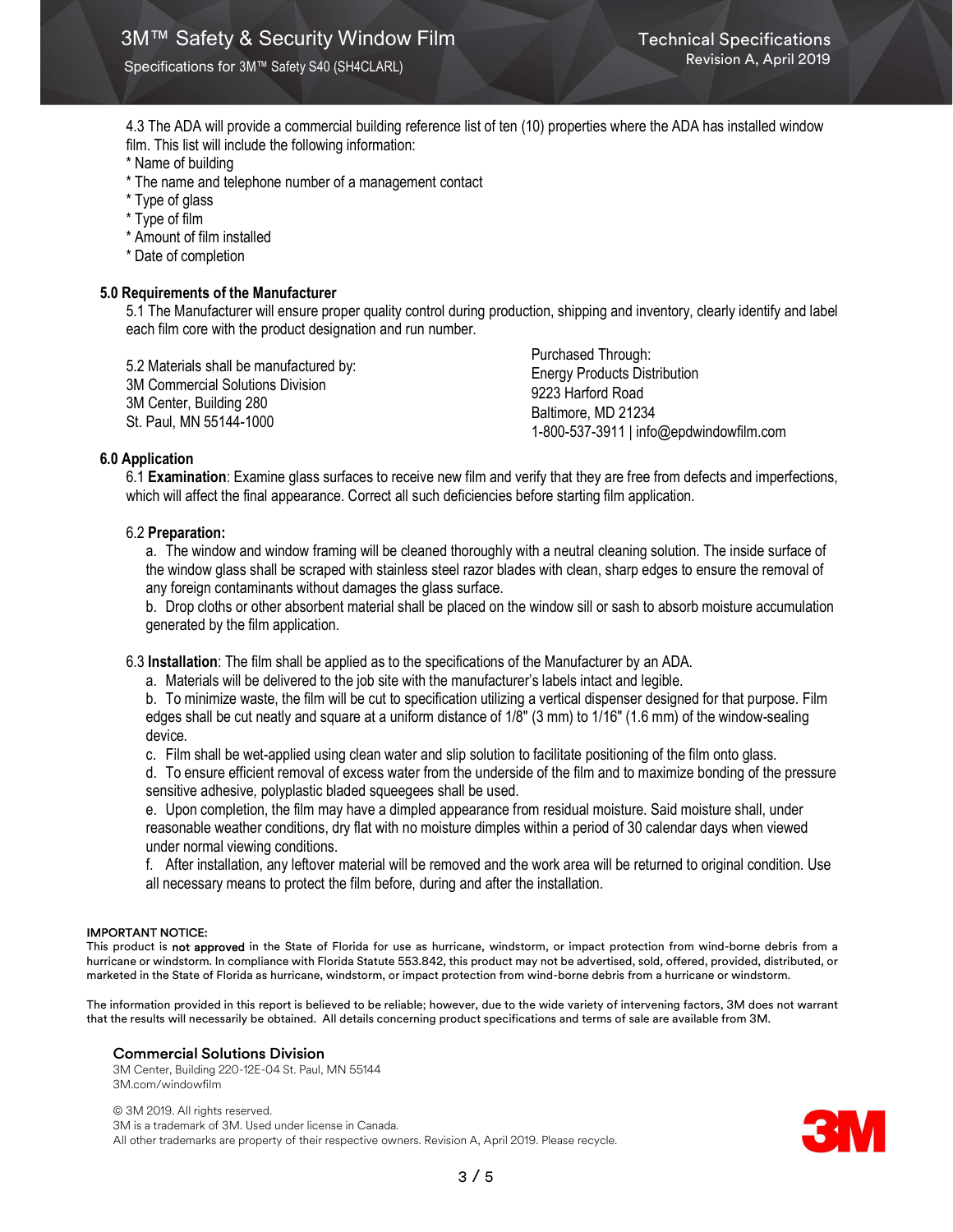## 7.0 Cleaning

The film may be washed using common window cleaning solutions, including ammonia solutions, 30 days after application. Abrasive type cleaning agents and bristle brushes, which could scratch the film, must not be used. Synthetic sponges or soft cloths are recommended.

## 8.0 Warranty

a) The application shall be warranted by the film manufacturer (3M) for a period of \_\_\_\_\_ years in that the film will maintain solar reflective properties without cracking, crazing, delaminating, peeling, or discoloration. In the event that the product is found to be defective under warranty, the film manufacturer (3M) will replace such quantity of the film proved to be defective, and will additionally provide the removal and reapplication labor free of charge.

b) 8.2 The film manufacturer (3M) also warrants against glass failure due to thermal shock fracture of the glass window unit (maximum value \$500 per window) provided the film is applied to recommended types of glass and the failure occurs within sixty (60) months from the start of application. Any glass failure must be reviewed by the film manufacturer (3M) prior to replacement.

#### IMPORTANT NOTICE:

This product is not approved in the State of Florida for use as hurricane, windstorm, or impact protection from wind-borne debris from a hurricane or windstorm. In compliance with Florida Statute 553.842, this product may not be advertised, sold, offered, provided, distributed, or marketed in the State of Florida as hurricane, windstorm, or impact protection from wind-borne debris from a hurricane or windstorm.

The information provided in this report is believed to be reliable; however, due to the wide variety of intervening factors, 3M does not warrant that the results will necessarily be obtained. All details concerning product specifications and terms of sale are available from 3M.

### Commercial Solutions Division

3M Center, Building 220-12E-04 St. Paul, MN 55144 3M.com/windowfilm